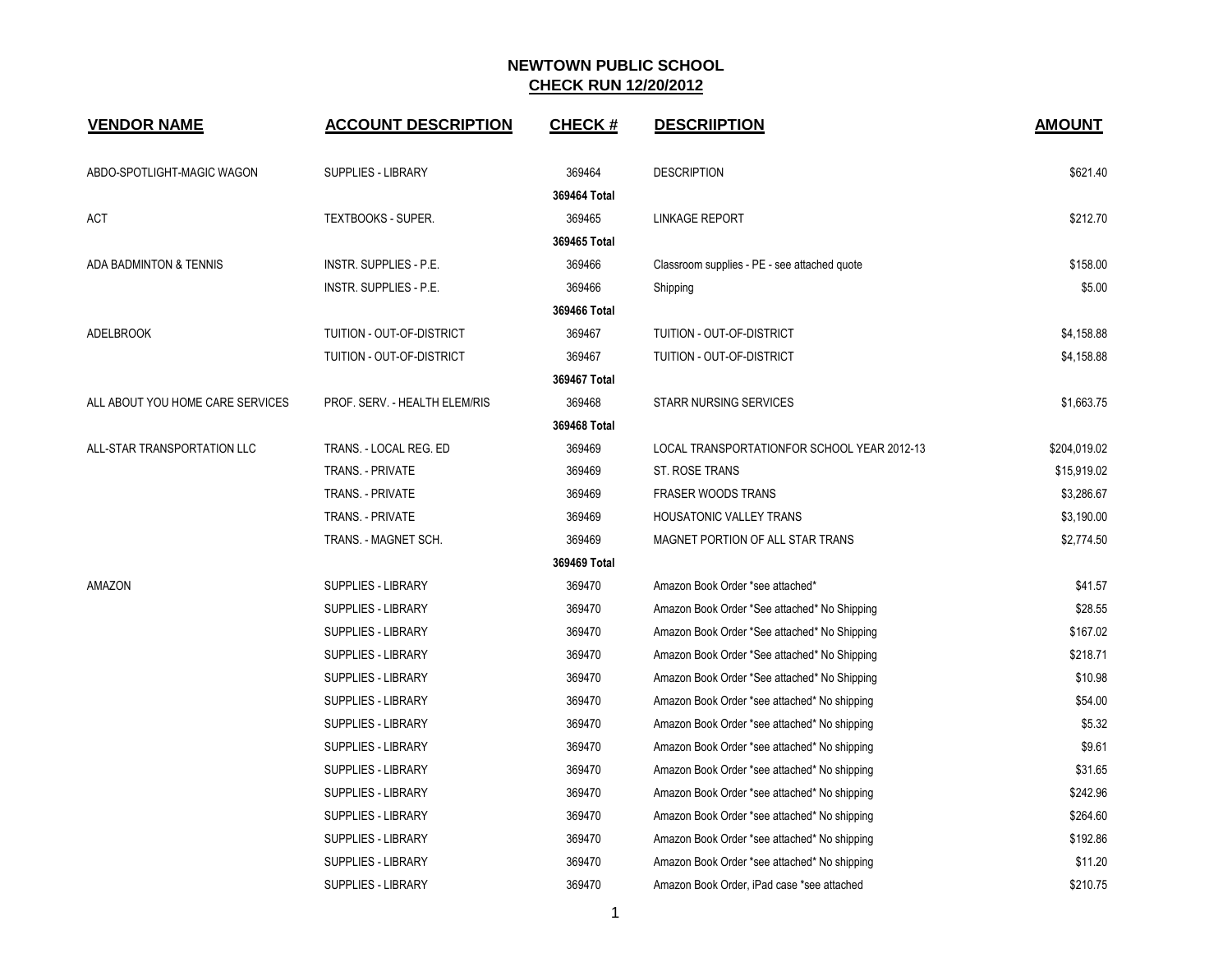| <b>VENDOR NAME</b> | <b>ACCOUNT DESCRIPTION</b>     | <b>CHECK#</b> | <b>DESCRIPTION</b>                                      | <b>AMOUNT</b> |
|--------------------|--------------------------------|---------------|---------------------------------------------------------|---------------|
| AMAZON             | <b>SUPPLIES - LIBRARY</b>      | 369470        | Amazon Book Order, iPad case *see attached              | \$1.59        |
|                    | <b>SUPPLIES - LIBRARY</b>      | 369470        | Amazon Book Order, iPad case *see attached              | \$94.92       |
|                    |                                | 369470 Total  |                                                         |               |
| AMAZON             | <b>REPAIRS - MATH</b>          | 369471        | AAA Batteries, Math Dept. for calculators.              | \$391.44      |
|                    | <b>REPAIRS - MATH</b>          | 369471        | Shipping charge.                                        | \$49.20       |
|                    | <b>REPAIRS - MATH</b>          | 369471        | AAA Batteries, Math Dept. for calculators.              | (\$391.44)    |
|                    | <b>SUPPLIES - LIBRARY</b>      | 369471        | Painters of the Caves                                   | (\$6.95)      |
|                    | INSTR. SUPPLIES - CLASSROOM    | 369471        | Olympus M+2 memory card for classroom camera use.       | \$25.00       |
|                    | INSTR. SUPPLIES - SOC. STUDIES | 369471        | American Antislavery Writings                           | \$150.96      |
|                    | INSTR. SUPPLIES - SOC. STUDIES | 369471        | 10 Days that Changed America DVD                        | \$98.95       |
|                    | INSTR. SUPPLIES - SOC. STUDIES | 369471        | Shipping charge                                         | \$12.98       |
|                    | INSTR. SUPPLIES - CLASSROOM    | 369471        | Premier heavy duty paper trimmer, item prew12.          | \$83.14       |
|                    | INSTR. SUPPLIES - CLASSROOM    | 369471        | Just Basics chisel tip perm. markers, dozen packs       | \$76.50       |
|                    | INSTR. SUPPLIES - CLASSROOM    | 369471        | Shipping                                                | \$10.89       |
|                    | INSTR. SUPPLIES - HEALTH ED    | 369471        | Sculpey clay,                                           | \$21.54       |
|                    | INSTR. SUPPLIES - HEALTH ED    | 369471        | Shipping charge                                         | \$9.49        |
|                    | INSTR. SUPPLIES - CLASSROOM    | 369471        | Yellow sharpie markers.                                 | (\$6.92)      |
|                    | INSTR. SUPPLIES - CLASSROOM    | 369471        | Yellow sharpie markers.                                 | \$48.44       |
|                    | <b>SUPPLIES - LIBRARY</b>      | 369471        | Franklin Merriam Electronic Dictionaries (MWD-1500)     | \$55.98       |
|                    |                                | 369471 Total  |                                                         |               |
| AMAZON             | INSTR. SUPPLIES - COMPUTER ED. | 369472        | Video Splitter with Audio - Startech.com                | \$82.76       |
|                    | OFF. SUPPLIES - ADMIN.         | 369472        | Re-writable CD - Memories 80 min.                       | \$15.27       |
|                    | OFF. SUPPLIES - ADMIN.         | 369472        | Utzi 15 Watt Megaphone                                  | \$24.95       |
|                    | OFF. SUPPLIES - ADMIN.         | 369472        | Coolaroo 10 x 6 Sun Shade                               | \$100.97      |
|                    | OFF. SUPPLIES - ADMIN.         | 369472        | <b>Brass Metal Whistle</b>                              | \$27.95       |
|                    | OFF. SUPPLIES - ADMIN.         | 369472        | 35 watt t-4 halogen bulb                                | \$6.16        |
|                    | INSTR. SUPPLIES - COMPUTER ED. | 369472        | HP laser toner Q2612A                                   | \$65.89       |
|                    | INSTR. SUPPLIES - COMPUTER ED. | 369472        | CD-R 100 pk -Memorex 700MB/80 min                       | \$21.28       |
|                    | INSTR. SUPPLIES - COMPUTER ED. | 369472        | CD sleees 100 pk                                        | \$3.90        |
|                    | INSTR. SUPPLIES - COMPUTER ED. | 369472        | Toshiba SD-V296 Tunerless DVD/CR Combo                  | \$156.00      |
|                    | INSTR. SUPPLIES - CLASSROOM    | 369472        | Greatshield anti-glare screen protector for Kindle 3-pk | \$14.99       |
|                    | INSTR. SUPPLIES - CLASSROOM    | 369472        | Kindle lighted leather cover, black                     | \$119.98      |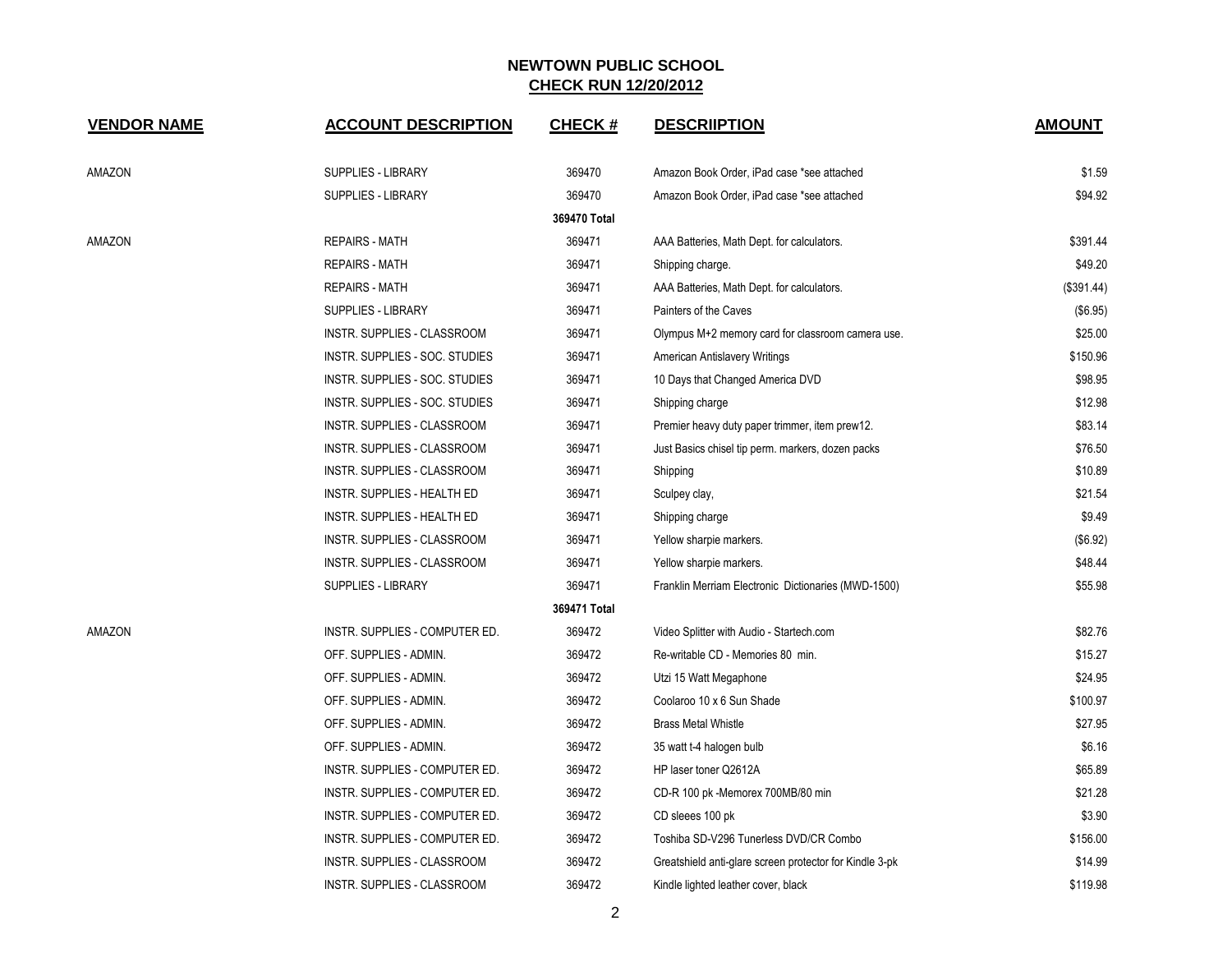| <b>VENDOR NAME</b>              | <b>ACCOUNT DESCRIPTION</b>      | <b>CHECK#</b> | <b>DESCRIIPTION</b>                                        | <b>AMOUNT</b> |
|---------------------------------|---------------------------------|---------------|------------------------------------------------------------|---------------|
| <b>AMAZON</b>                   | INSTR. SUPPLIES - CLASSROOM     | 369472        | Kindle 6 inch E-Ink Display, Wi-Fi includes special offers | \$118.00      |
|                                 | INSTR. SUPPLIES - CLASSROOM     | 369472        | Power adaptor for Kindle                                   | \$39.98       |
|                                 | INSTR. SUPPLIES - CLASSROOM     | 369472        | 2-year square trade warranty plus accident protection      | \$53.16       |
|                                 | INSTR. SUPPLIES - COMPUTER ED.  | 369472        | Genuine HP Q6471a Cyan Laser jet 3600 series               | \$118.45      |
|                                 | INSTR. SUPPLIES - COMPUTER ED.  | 369472        | Shipping                                                   | \$13.10       |
|                                 | INSTR. SUPPLIES - COMPUTER ED.  | 369472        | Genuine HP 4-pk toner combo for HP Color Laser Jet 36      | \$463.15      |
|                                 | INSTR. SUPPLIES - COMPUTER ED.  | 369472        | Shipping                                                   | \$11.99       |
|                                 |                                 | 369472 Total  |                                                            |               |
| AMAZON                          | OTHER SUPPLIES - STAFF DEVELOP. | 369473        | MiscTitles For Middle Gate: See Attached CONF              | \$29.91       |
|                                 | OTHER SUPPLIES - STAFF DEVELOP. | 369473        | MiscTitles For Middle Gate: See Attached CONF              | \$30.69       |
|                                 | OTHER SUPPLIES - STAFF DEVELOP. | 369473        | MiscTitles For Middle Gate: See Attached Conf.             | \$143.57      |
|                                 | OTHER SUPPLIES - STAFF DEVELOP. | 369473        | Making Thinking Visible 6 copies Includes Shipping         | \$117.66      |
|                                 |                                 | 369473 Total  |                                                            |               |
| AMAZON                          | INSTR. SUPPLIES - TECH ED.      | 369474        | ASUS F1A75-PRO-R2-0 USB AND MOTHERBOARD                    | \$299.97      |
|                                 | INSTR. SUPPLIES - BUSINESS ED   | 369474        | CASECROWN IPAD 2 COVERS                                    | \$36.00       |
|                                 | INSTR. SUPPLIES - BUSINESS ED   | 369474        | <b>SHIPPING</b>                                            | \$8.85        |
|                                 |                                 | 369474 Total  |                                                            |               |
| AMERICAN ASSOCIATION OF PHYSICS | INSTR. SUPPLIES - SCIENCE       | 369475        | School Registration Fee with AAPT Member discount          | \$25.00       |
|                                 | INSTR. SUPPLIES - SCIENCE       | 369475        | Web Assign Exams for 20 students                           | \$80.00       |
|                                 | INSTR. SUPPLIES - SCIENCE       | 369475        | Processing Fee                                             | \$10.00       |
|                                 |                                 | 369475 Total  |                                                            |               |
| AMERICAN ASSOCIATION OF PHYSICS | INSTR. SUPPLIES - SCIENCE       | 369476        | Physics Bowl Web Assign Exams                              | \$96.00       |
|                                 |                                 | 369476 Total  |                                                            |               |
| AMERICAN CONTRACTING LLC        | TRANS. - LOCAL REG. ED          | 369477        | LOCAL TRANSPORTATION FOR SCHOOL YEAR 2012-13               | \$4,340.00    |
|                                 |                                 | 369477 Total  |                                                            |               |
| APPLE INC.                      | SUPPLIES - LIBRARY              | 369478        | Apple iPad for library presentations and PD. No Shipping   | \$698.00      |
|                                 |                                 | 369478 Total  |                                                            |               |
| AT&T                            | <b>TELEPHONE &amp; CABLE</b>    | 369484        | <b>SERVICES 2012/13</b>                                    | \$64.56       |
|                                 |                                 | 369484 Total  |                                                            |               |
| AT&T                            | <b>TELEPHONE &amp; CABLE</b>    | 369482        | <b>SERVICES 2012/13</b>                                    | \$104.70      |
|                                 |                                 | 369482 Total  |                                                            |               |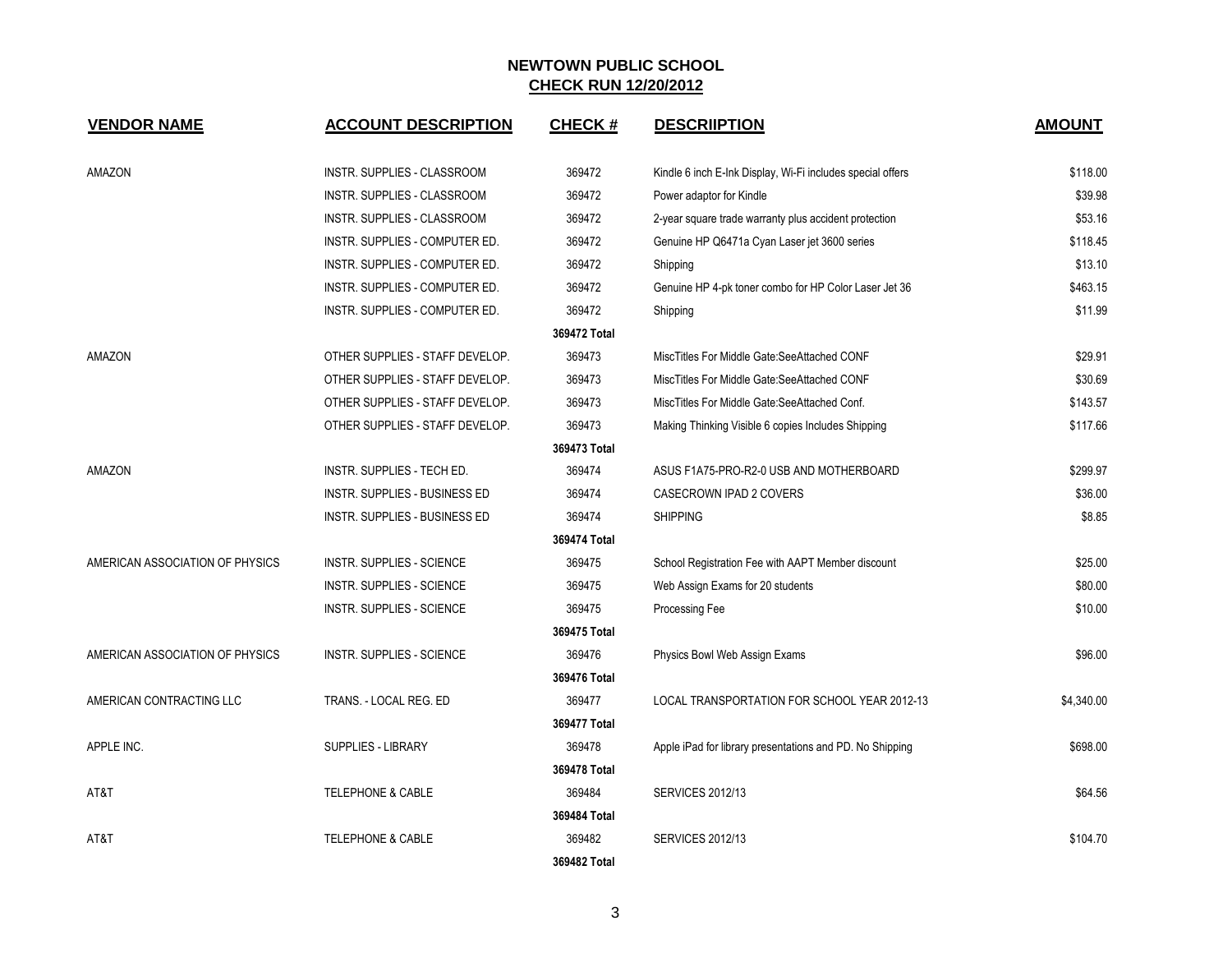| <b>VENDOR NAME</b>      | <b>ACCOUNT DESCRIPTION</b>     | <b>CHECK#</b> | <b>DESCRIPTION</b>                              | <b>AMOUNT</b> |
|-------------------------|--------------------------------|---------------|-------------------------------------------------|---------------|
| AT&T                    | <b>TELEPHONE &amp; CABLE</b>   | 369480        | <b>SERVICES 2012/13</b>                         | \$805.37      |
|                         |                                | 369480 Total  |                                                 |               |
| AT&T                    | TELEPHONE & CABLE              | 369483        | <b>SERVICES 2012/13</b>                         | \$105.11      |
|                         |                                | 369483 Total  |                                                 |               |
| AT&T                    | <b>TELEPHONE &amp; CABLE</b>   | 369481        | <b>SERVICES 2012/13</b>                         | \$3,519.88    |
|                         |                                | 369481 Total  |                                                 |               |
| AT&T                    | <b>TELEPHONE &amp; CABLE</b>   | 369479        | <b>SERVICES 2012/13</b>                         | \$573.20      |
|                         |                                | 369479 Total  |                                                 |               |
| ANNETTE BARBOUR         | TRANS. - LOCAL SPECIAL ED      | 369485        | SERV 12/03/12 THRU 12/07/12                     | \$400.00      |
|                         |                                | 369485 Total  |                                                 |               |
| <b>BLINDSGUYS</b>       | OFF. SUPPLIES - PUPIL SERV.    | 369486        | BLINDS FOR SUPERVISOR S OFFICE                  | \$197.00      |
|                         |                                | 369486 Total  |                                                 |               |
| BLUE LABEL BATTERY INC. | INSTR. SUPPLIES - COMPUTER ED. | 369487        | Projector and smart board lamps as follows      | \$300.00      |
|                         | INSTR. SUPPLIES - ENGLISH      | 369487        | Replacement lamps and bulbs for L/A Department  | \$107.00      |
|                         | INSTR. SUPPLIES - ENGLISH      | 369487        | Replacement lamps and bulbs for L/A Department  | \$193.00      |
|                         | INSTR. SUPPLIES - WORLD LANG.  | 369487        | Replacement bulbs for world language department | \$169.00      |
|                         | <b>INSTR. SUPPLIES - MATH</b>  | 369487        | Replacement bulbs for Math Department           | \$300.00      |
|                         | INSTR. SUPPLIES - SCIENCE      | 369487        | Replacement bulbs for Science department.       | \$289.90      |
|                         | INSTR. SUPPLIES - CLASSROOM    | 369487        | Replacement bulbs for MS                        | \$192.90      |
|                         |                                | 369487 Total  |                                                 |               |
| KATHY BOETTNER          | STAFF TRAVEL - ADMIN.          | 369488        | TRAVEL CT CONSORT SCH ATTENDANCE                | \$69.04       |
|                         | INSTR. SUPPLIES - CLASSROOM    | 369488        | <b>LUNCH</b>                                    | \$39.96       |
|                         |                                | 369488 Total  |                                                 |               |
| THE BOOKSOURCE          | <b>TEXTBOOKS - CLASSROOM</b>   | 369489        | Charged Up Code #9781404811294                  | \$5.96        |
|                         | TEXTBOOKS - CLASSROOM          | 369489        | A Drop Around the World Code #9781883220723     | \$6.71        |
|                         | <b>TEXTBOOKS - CLASSROOM</b>   | 369489        | Electricity Code #9781429602228                 | \$5.96        |
|                         | <b>TEXTBOOKS - CLASSROOM</b>   | 369489        | Sand and Soil Code #9780778714491               | \$7.46        |
|                         | TEXTBOOKS - CLASSROOM          | 369489        | Identifying Rocks Code #9781435831865           | \$6.19        |
|                         | <b>TEXTBOOKS - CLASSROOM</b>   | 369489        | Matter and Energy: Finding the Power Code       | \$6.71        |
|                         | <b>TEXTBOOKS - CLASSROOM</b>   | 369489        | States of Matter Code#9780778742517             | \$6.71        |
|                         | TEXTBOOKS - CLASSROOM          | 369489        | What is the World Made Of? Code#9780064451635   | \$4.49        |
|                         |                                |               |                                                 |               |

**369489 Total**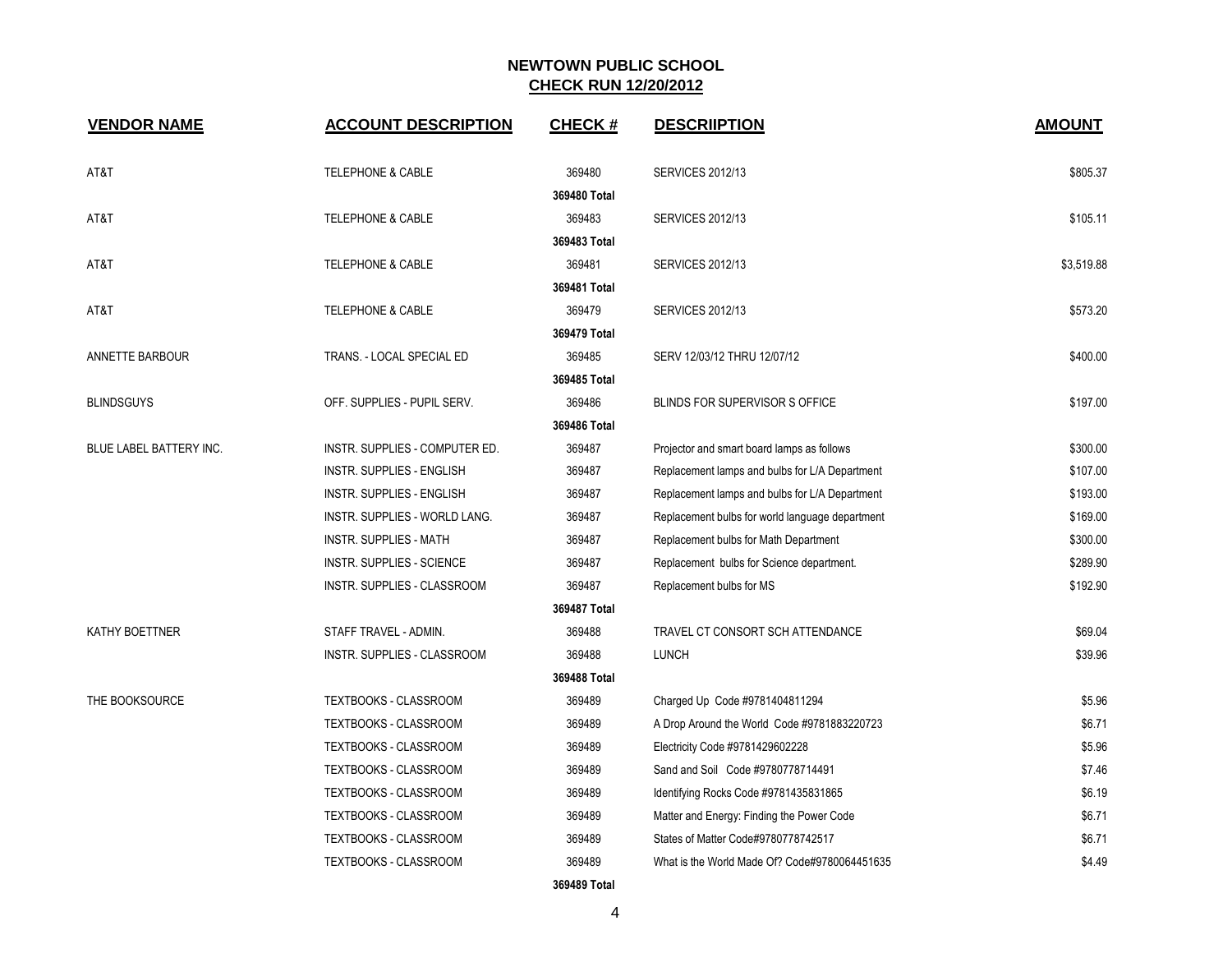| <b>VENDOR NAME</b>                 | <b>ACCOUNT DESCRIPTION</b>     | <b>CHECK#</b> | <b>DESCRIIPTION</b>                               | <b>AMOUNT</b> |
|------------------------------------|--------------------------------|---------------|---------------------------------------------------|---------------|
| <b>BOTSFORD POSTMASTER</b>         | POSTAGE - ADMIN.               | 369490        | Forever Stamps, please send check to Middle Gate  | \$225.00      |
|                                    |                                | 369490 Total  |                                                   |               |
| <b>BRADLEY HOSPITAL</b>            | TUITION - OUT-OF-DISTRICT      | 369491        | <b>TUITION 2012/13</b>                            | \$245.00      |
|                                    | TUITION - OUT-OF-DISTRICT      | 369491        | <b>TUITION 2012/13</b>                            | \$245.00      |
|                                    |                                | 369491 Total  |                                                   |               |
| BRODART CO.                        | <b>SUPPLIES - LIBRARY</b>      | 369492        | 83 874 006 Black, 2 ring, 30 disc ring binder.    | \$14.24       |
|                                    | <b>SUPPLIES - LIBRARY</b>      | 369492        | 83 874 004 Black, 2 ring, 24 disc ring binder.    | \$9.60        |
|                                    | SUPPLIES - LIBRARY             | 369492        | 83 874 002 Black, 2 ring, 12 disc binder.         | \$35.20       |
|                                    | SUPPLIES - LIBRARY             | 369492        | 32-440-002 2 in. Scotch #845 Book Tape.           | \$39.90       |
|                                    | SUPPLIES - LIBRARY             | 369492        | 53 582 002 50 ct. ring binder sleeves.            | \$20.80       |
|                                    | <b>SUPPLIES - LIBRARY</b>      | 369492        | 32 440 003 # in Scotch 845 Book Tape.             | \$5.99        |
|                                    |                                | 369492 Total  |                                                   |               |
| <b>CHRISTIAN CANFIELD</b>          | INSTR. SUPPLIES - SCIENCE      | 369493        | SHEET METAL                                       | \$18.99       |
|                                    |                                | 369493 Total  |                                                   |               |
| CAROLINA BIOLOGICAL SUPPLY COMPANY | INSTR. SUPPLIES - CLASSROOM    | 369494        | see attached                                      | \$5.89        |
|                                    | INSTR. SUPPLIES - CLASSROOM    | 369494        | see attached                                      | \$547.20      |
|                                    | INSTR. SUPPLIES - CLASSROOM    | 369494        | see attached                                      | \$159.60      |
|                                    |                                | 369494 Total  |                                                   |               |
| CBS LLC                            | INSTR. SUPPLIES - COMPUTER ED. | 369495        | Epson 450/460 remote part 1519442                 | \$49.00       |
|                                    |                                | 369495 Total  |                                                   |               |
| CHILDREN'S PLUS INC.               | <b>SUPPLIES - LIBRARY</b>      | 369496        | see attached listing of books                     | \$330.91      |
|                                    |                                | 369496 Total  |                                                   |               |
| <b>CIRMA</b>                       | LIABILITY/UMBRELLA INS.        | 369497        | LAP PREMIUM 2012/13                               | \$34,105.00   |
|                                    | PROPERTY INSURANCE             | 369497        | PROPERTY 2012/13                                  | \$33,855.00   |
|                                    |                                | 369497 Total  |                                                   |               |
| <b>CIRMA</b>                       | WORKERS COMP.                  | 369498        | WORKERS COMPENSATION-POLICY 2012/13               | \$106,515.00  |
|                                    |                                | 369498 Total  |                                                   |               |
| CLASSROOM DIRECT/SCHOOL SPECIALTY  | INSTR. SUPPLIES - CLASSROOM    | 369499        | Composition paper - 3 hole punched - 9-085287-227 | \$297.75      |
|                                    | INSTR. SUPPLIES - CLASSROOM    | 369499        | Tape dispensers - 9-078591-227 - Silertech        | \$52.05       |
|                                    | INSTR. SUPPLIES - CLASSROOM    | 369499        | View binder - White 9-086388-2257                 | \$19.70       |
|                                    |                                | 369499 Total  |                                                   |               |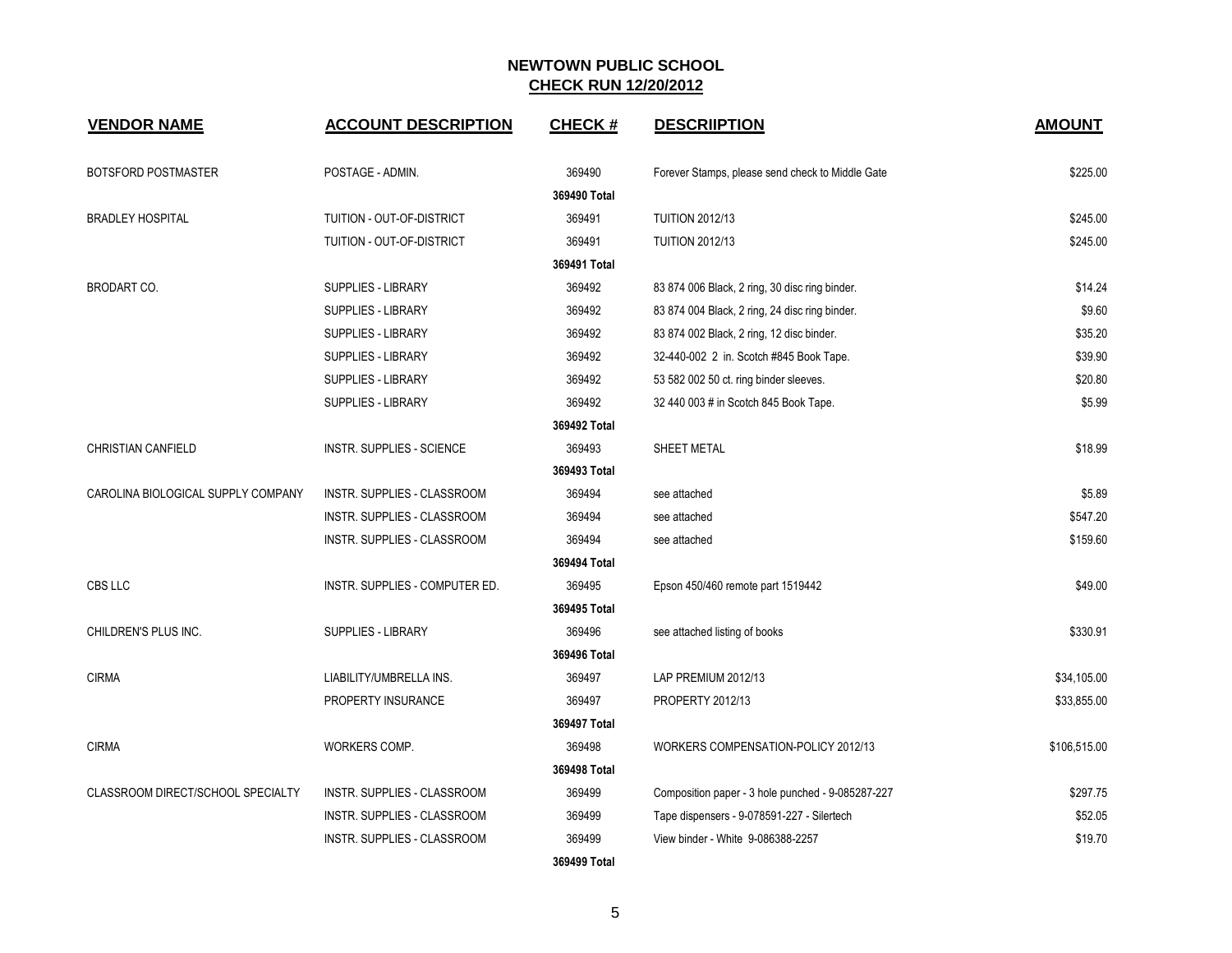| <b>VENDOR NAME</b>                  | <b>ACCOUNT DESCRIPTION</b>            | <b>CHECK#</b> | <b>DESCRIIPTION</b>                          | <b>AMOUNT</b> |
|-------------------------------------|---------------------------------------|---------------|----------------------------------------------|---------------|
| CODEWORK INC.                       | TECH. SOFTWARE - INFO. TECH.          | 369500        | Vision - Annual Support Upgrade Plan Renewal | \$3,150.00    |
|                                     |                                       | 369500 Total  |                                              |               |
| THE COLLEGE BOARD                   | INSTR. SUPPLIES - WORLD LANG.         | 369501        | AP VERTICAL TEAMS R GUIDE FOR WORLD LANG.    | \$120.00      |
|                                     | INSTR. SUPPLIES - WORLD LANG.         | 369501        | AP CHINESE LANGUAGE AND CULTURE COURSE       | \$15.00       |
|                                     | INSTR. SUPPLIES - WORLD LANG.         | 369501        | 2007 AP R CHINESE LANGUAGE AND CULTURE       | \$25.00       |
|                                     | INSTR. SUPPLIES - WORLD LANG.         | 369501        | 2010 AP R SPANISH LANGUAGE RELEASED EXAM     | \$50.00       |
|                                     | INSTR. SUPPLIES - WORLD LANG.         | 369501        | AP LATIN VERGIL COURSE DESCRIPTION           | \$15.00       |
|                                     | INSTR. SUPPLIES - WORLD LANG.         | 369501        | AP SPANISH LANGUAGE COURSE DESCRIPTION       | \$30.00       |
|                                     | INSTR. SUPPLIES - WORLD LANG.         | 369501        | <b>SHIPPING</b>                              | \$25.50       |
|                                     |                                       | 369501 Total  |                                              |               |
| CONN CENTER FOR CHILD DEVELOPMENT   | TUITION - OUT-OF-DISTRICT             | 369502        | <b>MEDIATED AGREEMENT</b>                    | \$30,000.00   |
|                                     |                                       | 369502 Total  |                                              |               |
| <b>CONNECTICUT BUSINESS SYSTEMS</b> | <b>INSTR. SUPPLIES - ENGLISH</b>      | 369503        | Lamp for 450W projector, Item #ELPLP57       | \$159.99      |
|                                     |                                       | 369503 Total  |                                              |               |
| <b>CREC</b>                         | REPAIRS - SP/HEAR.                    | 369504        | AUDIO LOGICAL MAINTENANCE                    | \$2,366.40    |
|                                     | REPAIRS - SP/HEAR.                    | 369504        | AUDIO LOGICAL MAINTENANCE                    | \$2,366.40    |
|                                     |                                       | 369504 Total  |                                              |               |
| <b>CRYSTAL ROCK</b>                 | INSTR. SUPPLIES - CLASSROOM           | 369505        | Delivery of 20 5-Gallon Water Bottles        | \$11.37       |
|                                     | INSTR. SUPPLIES - CLASSROOM           | 369505        | Nine Months rental of water cooler/heate     | \$3.00        |
|                                     |                                       | 369505 Total  |                                              |               |
| <b>CRYSTAL ROCK</b>                 | OFF. SUPPLIES - INFO. TECH.           | 369506        | Water for Technology -                       | \$17.20       |
|                                     |                                       | 369506 Total  |                                              |               |
| DAJ OCCUPATIONAL THERAPY LLC        | PROF. SERV. - OCCUP./PHYSICAL THERAPY | 369507        | OT SERVICES - DISTRICT OT ON MEDICAL LEAVE   | \$1,495.00    |
|                                     |                                       | 369507 Total  |                                              |               |
| ANNE DALTON                         | MEMBERSHIPS - ELEM.                   | 369508        | <b>NURSING LICENSE</b>                       | \$100.00      |
|                                     |                                       | 369508 Total  |                                              |               |
| DATA MEMORY SYSTEMS INC.            | REPAIRS - INFO. TECH.                 | 369509        | DM50 189 1 GB 200 Pin                        | \$138.00      |
|                                     | REPAIRS - INFO. TECH.                 | 369509        | DM50 193 1GB 200 Pin                         | \$312.00      |
|                                     | REPAIRS - INFO. TECH.                 | 369509        | Shipping                                     | \$7.50        |
|                                     |                                       | 369509 Total  |                                              |               |
| DELL MARKETING L.P.                 | REPAIRS - INFO. TECH.                 | 369510        | for Dell repairs 2012/13                     | \$148.50      |
|                                     |                                       | 369510 Total  |                                              |               |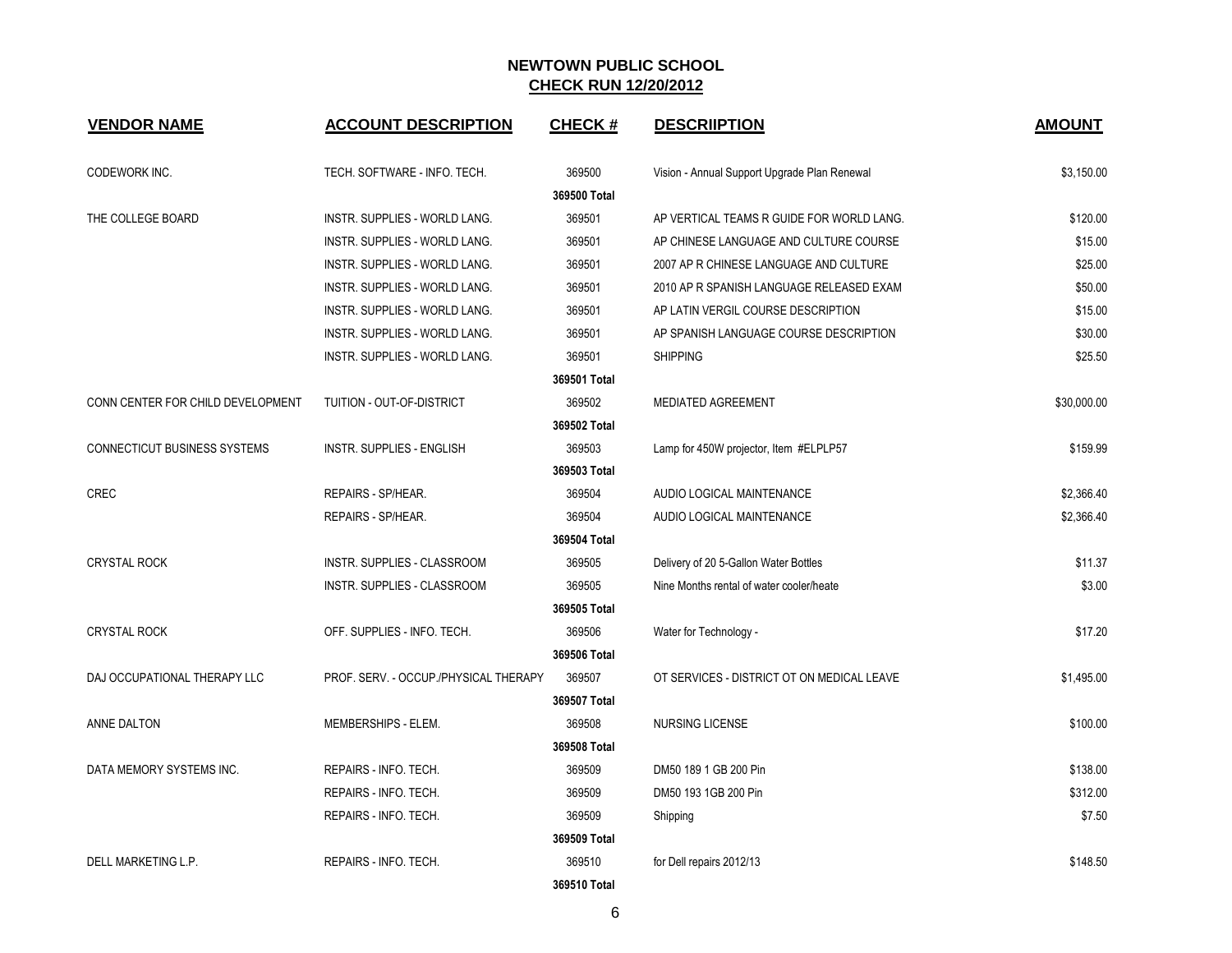| <b>VENDOR NAME</b>               | <b>ACCOUNT DESCRIPTION</b>           | <b>CHECK#</b> | <b>DESCRIIPTION</b>                                  | <b>AMOUNT</b> |
|----------------------------------|--------------------------------------|---------------|------------------------------------------------------|---------------|
| DELTA PUBLISHING COMPANY         | INSTR. SUPPLIES - WORLD LANG.        | 369511        | Pobra Ana - #9780929724478                           | \$25.70       |
|                                  | INSTR. SUPPLIES - WORLD LANG.        | 369511        | Caso SeMuere- # 9780929724430                        | \$11.80       |
|                                  | <b>INSTR. SUPPLIES - WORLD LANG.</b> | 369511        | Paricia-#9780929724508                               | \$25.70       |
|                                  | INSTR. SUPPLIES - WORLD LANG.        | 369511        | El Viaje de su Vida- #9780929724492                  | \$17.72       |
|                                  | INSTR. SUPPLIES - WORLD LANG.        | 369511        | Shipping                                             | \$9.71        |
|                                  |                                      | 369511 Total  |                                                      |               |
| DEMCO INC.                       | <b>SUPPLIES - LIBRARY</b>            | 369512        | Acco Commercial 3 Hole Punch.                        | \$189.00      |
|                                  | <b>SUPPLIES - LIBRARY</b>            | 369512        | Boston Electric Pencil Sharpeners (2)                | \$79.37       |
|                                  | <b>SUPPLIES - LIBRARY</b>            | 369512        | Colored Pencils 14 colors/462/box.                   | \$72.80       |
|                                  | SUPPLIES - LIBRARY                   | 369512        | Crayon Sharpener                                     | \$5.20        |
|                                  | <b>SUPPLIES - LIBRARY</b>            | 369512        | Crayons 25 of each 8 colors/box. NO SHIPPING.        | \$54.36       |
|                                  |                                      | 369512 Total  |                                                      |               |
| EFILLIATE INCORPORATED           | INSTR. SUPPLIES - COMPUTER ED.       | 369513        | Kingston Data Traveler - Generation 3, 8GB           | \$69.90       |
|                                  | INSTR. SUPPLIES - COMPUTER ED.       | 369513        | <b>Estimated shipping</b>                            | \$7.00        |
|                                  |                                      | 369513 Total  |                                                      |               |
| <b>ENSLOW PUBLISHERS INC.</b>    | <b>SUPPLIES - LIBRARY</b>            | 369514        | see attached listing of library books                | \$1,884.90    |
|                                  |                                      | 369514 Total  |                                                      |               |
| <b>EQUIP CORPORATION</b>         | EQUIP RENTAL - SPORTS                | 369515        | <b>CONTAINER RENTALS</b>                             | \$75.00       |
|                                  | <b>EQUIP RENTAL - SPORTS</b>         | 369515        | <b>CONTAINER RENTALS</b>                             | \$95.00       |
|                                  | EQUIP RENTAL - SPORTS                | 369515        | <b>CONTAINER RENTALS</b>                             | \$75.00       |
|                                  |                                      | 369515 Total  |                                                      |               |
| <b>EXCEL TUTORING LLC</b>        | TUTORS - HOMEBOUND                   | 369516        | HOMEBOUND TUTORING                                   | \$205.00      |
|                                  | TUTORS - HOMEBOUND                   | 369516        | HOMEBOUND TUTORING                                   | \$140.00      |
|                                  | TUTORS - HOMEBOUND                   | 369516        | <b>HOMEBOUND TUTORING</b>                            | \$600.00      |
|                                  | <b>TUTORS - HOMEBOUND</b>            | 369516        | HOMEBOUND TUTORING                                   | \$620.00      |
|                                  | TUTORS - HOMEBOUND                   | 369516        | HOMEBOUND TUTORING                                   | \$982.50      |
|                                  | <b>TUTORS - HOMEBOUND</b>            | 369516        | HOMEBOUND TUTORING                                   | \$30.00       |
|                                  |                                      | 369516 Total  |                                                      |               |
| <b>FOLLETT LIBRARY RESOURCES</b> | <b>SUPPLIES - LIBRARY</b>            | 369517        | per attached lists-books for library plus processing | \$7,012.67    |
|                                  | SUPPLIES - LIBRARY                   | 369517        | per attached lists-books for library plus processing | \$53.51       |
|                                  | <b>SUPPLIES - LIBRARY</b>            | 369517        | 46 Assorted titles---see attached list               | \$163.99      |
|                                  |                                      | 369517 Total  |                                                      |               |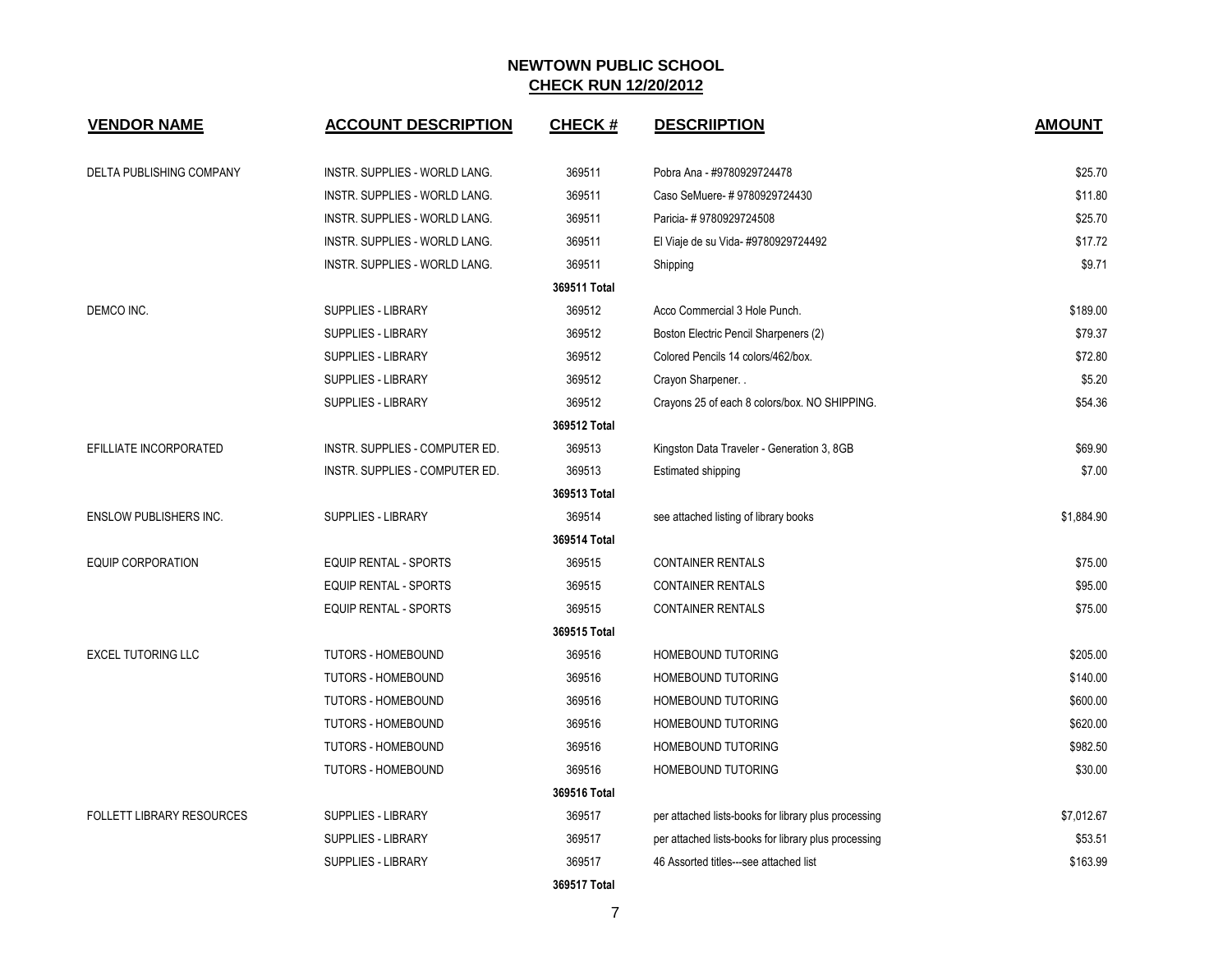| <b>VENDOR NAME</b>                                                    | <b>ACCOUNT DESCRIPTION</b>      | <b>CHECK#</b> | <b>DESCRIPTION</b>                                 | <b>AMOUNT</b> |
|-----------------------------------------------------------------------|---------------------------------|---------------|----------------------------------------------------|---------------|
| GAYLORD BROS., INC.                                                   | <b>SUPPLIES - LIBRARY</b>       | 369518        | WW-93PL 500ct. Roll polypropylene New book labels. | \$17.40       |
|                                                                       |                                 | 369518 Total  |                                                    |               |
| <b>CHRISTOPHER J. GEISSLER</b>                                        | OFF. SUPPLIES - ADMIN.          | 369519        | PROF DEVELOPMENT SUPPLIES                          | \$153.81      |
|                                                                       |                                 | 369519 Total  |                                                    |               |
| GERONNURSING & RESPITE CARE INC.                                      | PROF. SERV. - HEALTH ELEM/RIS   | 369520        | <b>STARR SERVICES</b>                              | \$2,419.70    |
|                                                                       | PROF. SERV. - HEALTH ELEM/RIS   | 369520        | <b>STARR SERVICES</b>                              | \$2,469.76    |
|                                                                       |                                 | 369520 Total  |                                                    |               |
| <b>GOOD IDEAS NEW TOWN</b>                                            | INSTR. SUPPLIES - CLASSROOM     | 369521        | Classroom Supplies for Teachers                    | \$6.98        |
|                                                                       | INSTR. SUPPLIES - CLASSROOM     | 369521        | Classroom Supplies for Teachers                    | \$3.69        |
|                                                                       |                                 | 369521 Total  |                                                    |               |
| <b>GOODWILL</b>                                                       | PROF. SERV. - TRANSITIONAL      | 369522        | <b>TRANSITIONAL SERVICES</b>                       | \$1,151.35    |
|                                                                       |                                 | 369522 Total  |                                                    |               |
| <b>HEINEMANN</b>                                                      | TEXTBOOKS - CLASSROOM           | 369523        | Readers Workshop, Grade 3,                         | \$544.00      |
|                                                                       | <b>TEXTBOOKS - CLASSROOM</b>    | 369523        | 10% Shipping and Handling                          | \$54.40       |
|                                                                       |                                 | 369523 Total  |                                                    |               |
| INSTITUTE FOR EDUCATIONAL                                             | STAFF TRAIN. - ADMIN.           | 369524        | Registration                                       | \$295.00      |
|                                                                       |                                 | 369524 Total  |                                                    |               |
| THE INSTITUTE OF PROFESSIONAL PRACTICE PROF. SERV. - PSYCH/MED. EVAL. |                                 | 369525        | CONSULTATION BCBA SERVICES FOR DISTRICT            | \$2,675.00    |
|                                                                       |                                 | 369525 Total  |                                                    |               |
| <b>KRISTEN JACKSON</b>                                                | STAFF TRAVEL - PUPIL SERV.      | 369526        | TRAVEL OCT THRU NOV 2012                           | \$290.11      |
|                                                                       |                                 | 369526 Total  |                                                    |               |
| RACHEL KALISH                                                         | PROF. SERV. - SP/HEAR.          | 369527        | STARR SPEECH SERVICES 10HRS/WK. X 37               | \$1,200.00    |
|                                                                       |                                 | 369527 Total  |                                                    |               |
| <b>KRISTOFER KELSO</b>                                                | STAFF TRAVEL - CLASSROOM        | 369528        | <b>TRAVEL CT CSA</b>                               | \$92.35       |
|                                                                       |                                 | 369528 Total  |                                                    |               |
| KLINGBERG FAMILY CENTERS INC.                                         | TUITION - OUT-OF-DISTRICT       | 369529        | SCHOOL NAME RAYMOND HILL SCHOOL                    | \$5,709.28    |
|                                                                       |                                 | 369529 Total  |                                                    |               |
| KATHLEEN KLOEBLEN RN                                                  | MEMBERSHIPS - ELEM.             | 369530        | <b>NURSING LICENSE</b>                             | \$100.00      |
|                                                                       |                                 | 369530 Total  |                                                    |               |
| KORNEY BOARD AIDS                                                     | <b>INSTR. SUPPLIES - SPORTS</b> | 369531        | <b>MARK V SCOREBOOKS</b>                           | \$48.00       |
|                                                                       | INSTR. SUPPLIES - SPORTS        | 369531        | KBA MULTI COURT PLAYMAKER-MC1-2436                 | \$74.95       |
|                                                                       | INSTR. SUPPLIES - SPORTS        | 369531        | LEGACY WOMEN BASKETBALLS SPALDING                  | \$383.60      |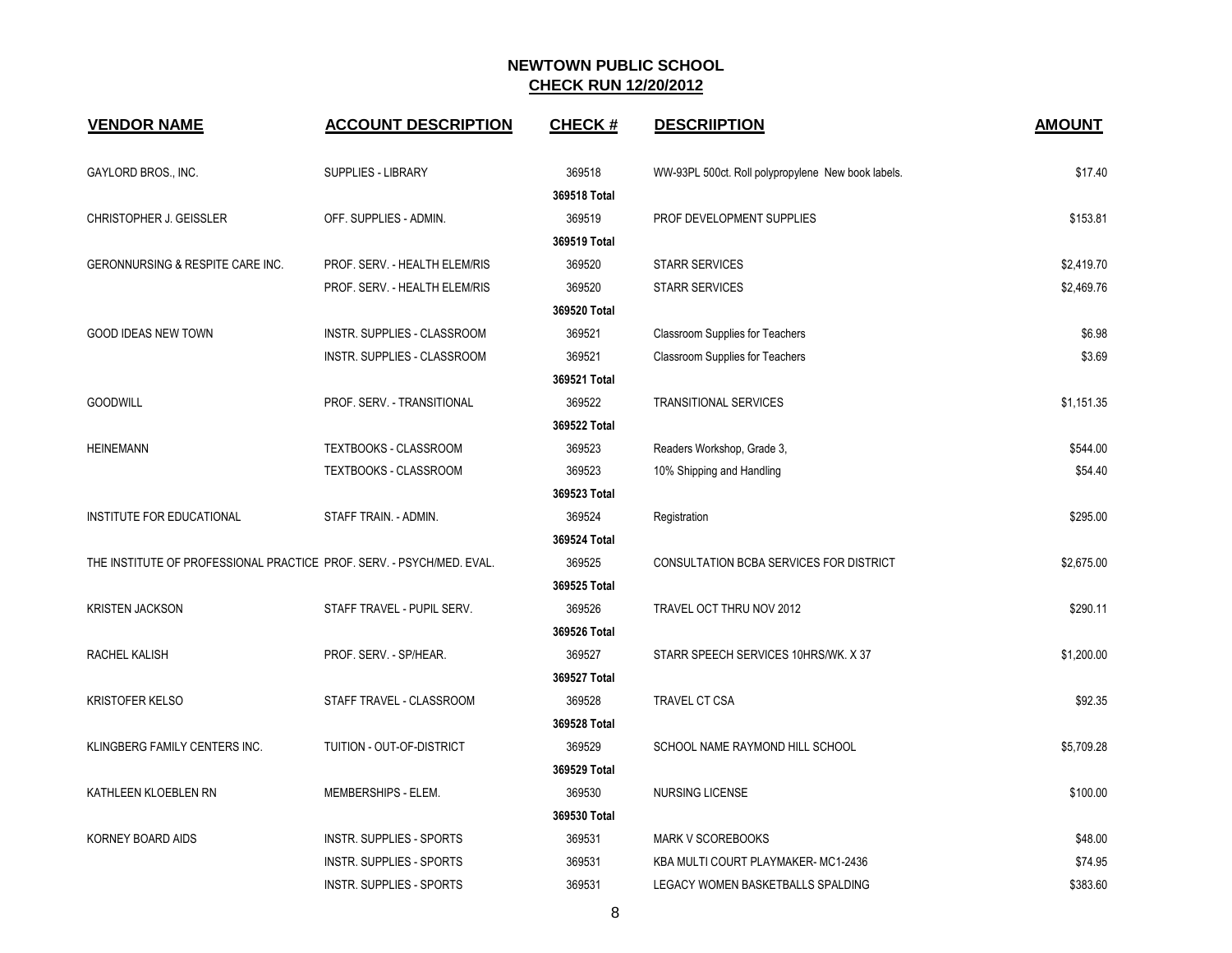| <b>VENDOR NAME</b>            | <b>ACCOUNT DESCRIPTION</b>       | <b>CHECK#</b>          | <b>DESCRIIPTION</b>                            | <b>AMOUNT</b> |
|-------------------------------|----------------------------------|------------------------|------------------------------------------------|---------------|
| KORNEY BOARD AIDS             | <b>INSTR. SUPPLIES - SPORTS</b>  | 369531<br>369531 Total | SPALDING TF-100 LEGACY MEN BASKETBALL          | \$671.30      |
| <b>SUSAN KURKUL</b>           | OTHER OFFSETS DUE DENTAL RESERVE | 369532<br>369532 Total | OVERPAYMENT DENTAL COVERAGE 2012/13            | \$88.39       |
| <b>LEARNING A-Z</b>           | INSTR. SUPPLIES - SP. ED. PREK-8 | 369533                 | 3 A-Z LEARNING LICENSES                        | \$512.70      |
|                               |                                  | 369533 Total           |                                                |               |
| THE LIBRARY STORE INC.        | INSTR. SUPPLIES - CLASSROOM      | 369534                 | Economy Spine Out Wire display, 192 books      | \$433.90      |
|                               | INSTR. SUPPLIES - CLASSROOM      | 369534                 | estimated shipping charges                     | \$111.48      |
|                               | INSTR. SUPPLIES - CLASSROOM      | 369534                 | Economy Spine Out Wire display, black          | \$433.90      |
|                               | INSTR. SUPPLIES - CLASSROOM      | 369534                 | shipping                                       | \$111.48      |
|                               |                                  | 369534 Total           |                                                |               |
| <b>LINGUI SYSTEMS INC.</b>    | INSTR. SUPPLIES - SP/HEAR.       | 369535                 | NO GLAMOUR LISTENING COMPREHENSION BOOK        | \$43.95       |
|                               | INSTR. SUPPLIES - SP/HEAR.       | 369535                 | RECORD FORMS #4061 LISTENING COMPREHENSION     | \$83.90       |
|                               | INSTR. SUPPLIES - SP/HEAR.       | 369535                 | TEST LPT3 ITEMS #4051                          | \$83.90       |
|                               |                                  | 369535 Total           |                                                |               |
| LONGSTRETH SPORTING GOODS LLC | <b>INSTR. SUPPLIES - SPORTS</b>  | 369536                 | <b>GOALIE BAG- CR466GB</b>                     | \$129.95      |
|                               | <b>INSTR. SUPPLIES - SPORTS</b>  | 369536                 | <b>SHIPPING</b>                                | \$14.95       |
|                               |                                  | 369536 Total           |                                                |               |
| M - F ATHLETIC                | <b>INSTR. SUPPLIES - SPORTS</b>  | 369537                 | PYRAMID SPIKES 1/8 4630A                       | \$38.00       |
|                               | <b>INSTR. SUPPLIES - SPORTS</b>  | 369537                 | PYRAMID SPIKES 3/16-4635A                      | \$57.00       |
|                               | <b>INSTR. SUPPLIES - SPORTS</b>  | 369537                 | ACCUSPLIT 625M35 STOPWATCHES-3239A             | \$179.70      |
|                               | <b>INSTR. SUPPLIES - SPORTS</b>  | 369537                 | <b>SHIPPING</b>                                | \$15.00       |
|                               |                                  | 369537 Total           |                                                |               |
| MAHARD'S PIANO SERVICE, LLC   | <b>REPAIRS - MUSIC</b>           | 369538                 | Piano tuning, 12-3-2012,                       | \$125.00      |
|                               | <b>REPAIRS - MUSIC</b>           | 369538                 | Piano tuning Services on 12/10/12, Kawai UST 6 | \$125.00      |
|                               |                                  | 369538 Total           |                                                |               |
| <b>GAIL MALETZ</b>            | INSTR. SUPPLIES - CLASSROOM      | 369539                 | MATH PROJECT USER LICENSE                      | \$9.95        |
|                               |                                  | 369539 Total           |                                                |               |
| <b>LAUREN MARTI</b>           | STAFF TRAVEL - CLASSROOM         | 369540                 | TRAVEL COLLEGE VISIT/ CONF                     | \$24.20       |
|                               |                                  | 369540 Total           |                                                |               |
| W.B. MASON., INC.             | OFF. SUPPLIES - BUS. SERV.       | 369541                 | SUPPLIES 2012/13                               | (\$30.00)     |
|                               | OFF. SUPPLIES - BUS. SERV.       | 369541                 | SUPPLIES 2012/13                               | (\$24.00)     |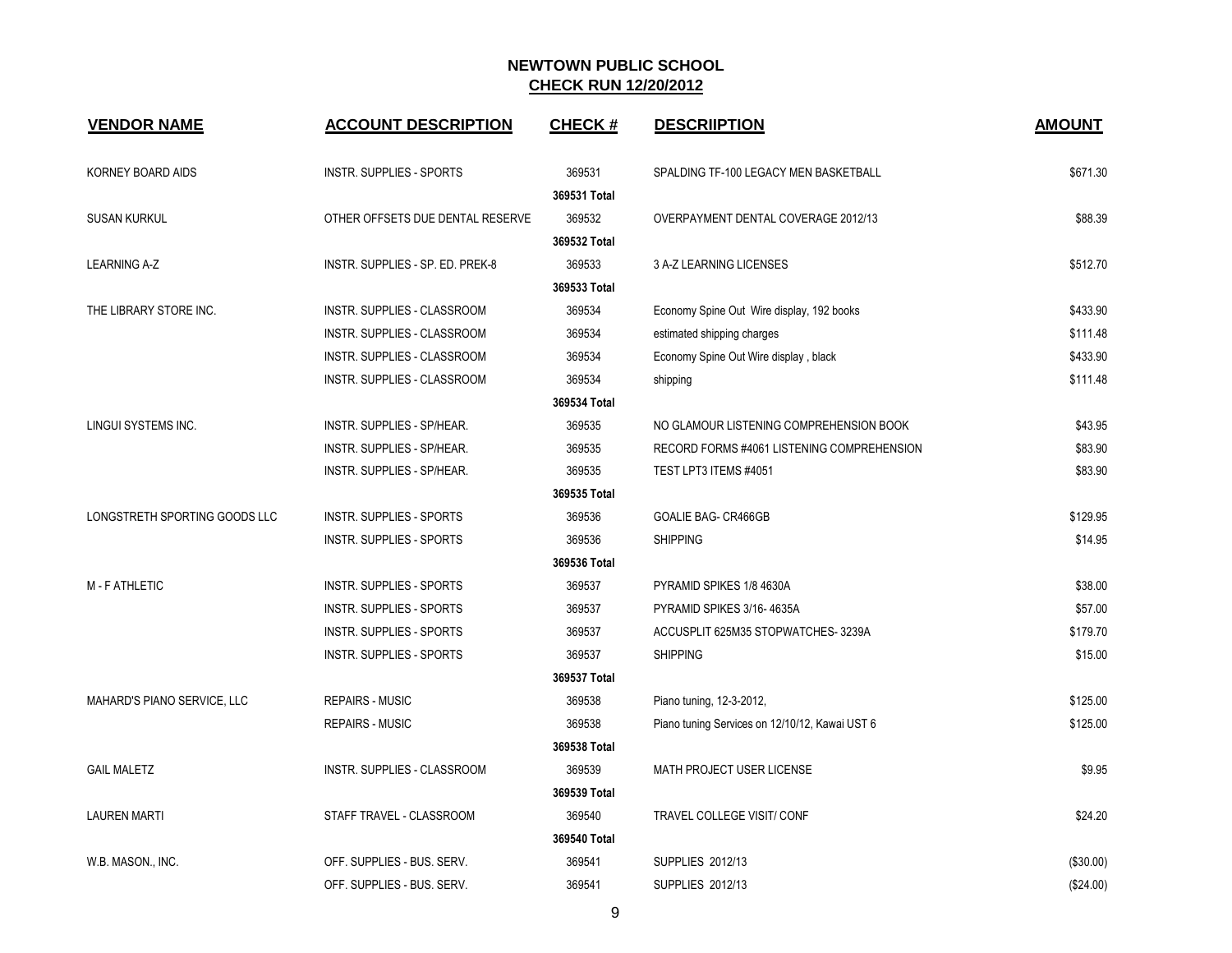| <b>VENDOR NAME</b>       | <b>ACCOUNT DESCRIPTION</b>     | <b>CHECK#</b> | <b>DESCRIIPTION</b>                                  | <b>AMOUNT</b> |
|--------------------------|--------------------------------|---------------|------------------------------------------------------|---------------|
| W.B. MASON., INC.        | OFF. SUPPLIES - BUS. SERV.     | 369541        | SUPPLIES 2012/13                                     | (\$24.00)     |
|                          | OFF. SUPPLIES - BUS. SERV.     | 369541        | SUPPLIES 2012/13                                     | (\$6.00)      |
|                          | OFF. SUPPLIES - BUS. SERV.     | 369541        | SUPPLIES 2012/13                                     | (\$24.00)     |
|                          | OFF. SUPPLIES - BUS. SERV.     | 369541        | SUPPLIES 2012/13                                     | (\$18.00)     |
|                          | OFF. SUPPLIES - BUS. SERV.     | 369541        | SUPPLIES 2012/13                                     | (\$12.00)     |
|                          | OFF. SUPPLIES - BUS. SERV.     | 369541        | <b>SUPPLIES 2012/13</b>                              | (\$6.00)      |
|                          | OFF. SUPPLIES - BUS. SERV.     | 369541        | <b>SUPPLIES 2012/13</b>                              | (\$12.00)     |
|                          | OFF. SUPPLIES - BUS. SERV.     | 369541        | SUPPLIES 2012/13                                     | (\$24.00)     |
|                          | OFF. SUPPLIES - BUS. SERV.     | 369541        | <b>SUPPLIES 2012/13</b>                              | (\$12.00)     |
|                          | OFF. SUPPLIES - BUS. SERV.     | 369541        | <b>SUPPLIES 2012/13</b>                              | \$39.96       |
|                          | OFF. SUPPLIES - BUS. SERV.     | 369541        | SUPPLIES 2012/13                                     | (\$24.00)     |
|                          | INSTR. SUPPLIES - SP. ED. H.S. | 369541        | BATTERIES DURMN13RT8Z                                | \$13.89       |
|                          | INSTR. SUPPLIES - GUIDANCE     | 369541        | Lexmark Cartridge #LEX-34015HA                       | \$477.00      |
|                          | INSTR. SUPPLIES - CLASSROOM    | 369541        | White copy paper, WBM21200SB, 8.5 x 11,              | \$954.80      |
|                          | OFF. SUPPLIES - ADMIN.         | 369541        | Supplies for school: HON-5995T adj. height arms      | \$59.95       |
|                          | OFF. SUPPLIES - ADMIN.         | 369541        | UNV-74321 one hole punch                             | \$13.74       |
|                          | OFF. SUPPLIES - ADMIN.         | 369541        | HVN-21230 Tissues, 30 count/per case                 | \$173.94      |
|                          | INSTR. SUPPLIES - CLASSROOM    | 369541        | Cartons, 12/carton, 12 oz. Purell Pump Bottle        | \$127.98      |
|                          | INSTR. SUPPLIES - CLASSROOM    | 369541        | Carton, 48/carton, Flat Box, 2 ply Kleenex tissues   | \$69.99       |
|                          | INSTR. SUPPLIES - HEALTH ED    | 369541        | Solo straws, item SL0822TX2050 PK                    | \$7.39        |
|                          | INSTR. SUPPLIES - HEALTH ED    | 369541        | Dixie cups, Item DXE58PATHPK. FREE SHIPPING          | \$23.45       |
|                          |                                | 369541 Total  |                                                      |               |
| McCUTCHAN TRANSPORTATION | TRANS. - LOCAL REG. ED         | 369542        | LOCAL TRANSPORTATION FOR SCHOOL YEAR 2012-13         | \$4,270.00    |
|                          |                                | 369542 Total  |                                                      |               |
| MCGRAW-HILL COMPANIES    | INSTR. SUPPLIES - SP. ED. H.S. | 369543        | <b>ESL SUPPLIES</b>                                  | \$382.70      |
|                          | INSTR. SUPPLIES - SP. ED. H.S. | 369543        | <b>SHIPPING</b>                                      | \$32.02       |
|                          |                                | 369543 Total  |                                                      |               |
| <b>MEMORY SUPPLIERS</b>  | INSTR. SUPPLIES - CLASSROOM    | 369544        | USB Flash Drives Style Classic GB, White-no shipping | \$545.60      |
|                          |                                | 369544 Total  |                                                      |               |
| <b>ANTHONY METZ</b>      | STAFF TRAIN. - SOC. STUDIES    | 369545        | <b>BOOK FOR CLRM &amp; ESSON PLANNING</b>            | \$20.00       |
|                          |                                | 369545 Total  |                                                      |               |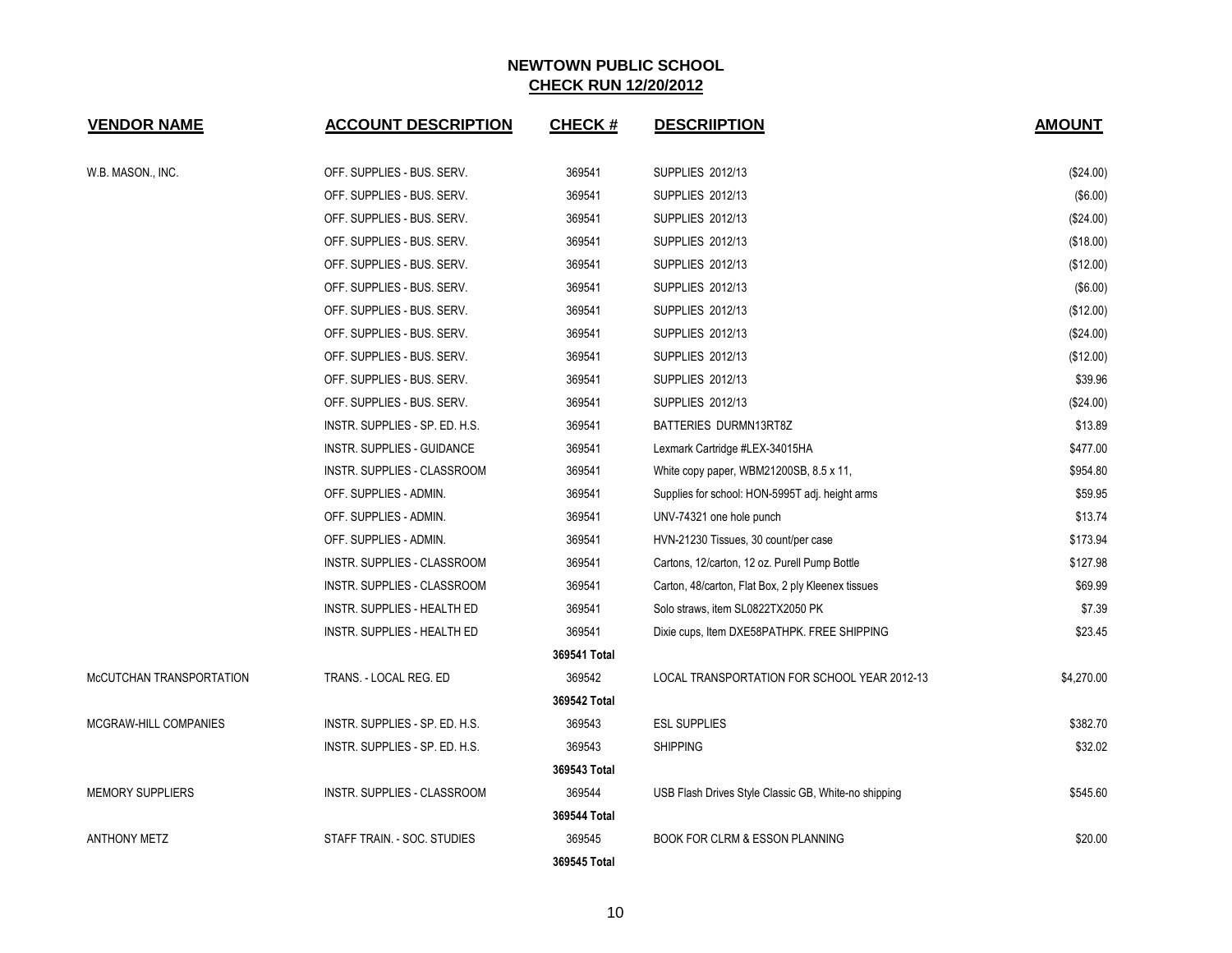| <b>VENDOR NAME</b>                                                | <b>ACCOUNT DESCRIPTION</b>      | <b>CHECK#</b> | <b>DESCRIIPTION</b>                                      | <b>AMOUNT</b> |
|-------------------------------------------------------------------|---------------------------------|---------------|----------------------------------------------------------|---------------|
| <b>GEOFF MILLENSON</b>                                            | INSTR. SUPPLIES - CLASSROOM     | 369546        | REINFORCES & MICRO FOAM PILLOWS                          | \$72.96       |
|                                                                   |                                 | 369546 Total  |                                                          |               |
| <b>LISA NARAYANAN</b>                                             | INSTR. SUPPLIES - SCIENCE       | 369547        | <b>SCIENCE SUPPLIES</b>                                  | \$42.14       |
|                                                                   |                                 | 369547 Total  |                                                          |               |
| <b>NASCO</b>                                                      | INSTR. SUPPLIES - P.E.          | 369548        | My Plate Pocket Chart EL 10762E                          | \$158.04      |
|                                                                   | INSTR. SUPPLIES - P.E.          | 369548        | My Plate Tear Pad w/Fod Group Tips #WA29393E             | \$17.91       |
|                                                                   | INSTR. SUPPLIES - P.E.          | 369548        | My Plate Tear Pads/Place Mats #WA29394E                  | \$23.31       |
|                                                                   | INSTR. SUPPLIES - P.E.          | 369548        | My Plate Stickers WA29395E                               | \$26.91       |
|                                                                   | <b>INSTR. SUPPLIES - ART</b>    | 369548        | Instructional supplies - page 1                          | \$218.53      |
|                                                                   | <b>INSTR. SUPPLIES - ART</b>    | 369548        | Instructional supplies - page 2                          | \$34.36       |
|                                                                   | <b>INSTR. SUPPLIES - ART</b>    | 369548        | Instructional supplies - page 3                          | \$370.75      |
|                                                                   |                                 | 369548 Total  |                                                          |               |
| NATIONAL GEOGRAPHIC SCHOOL PUBLISHING INSTR. SUPPLIES - CLASSROOM |                                 | 369549        | National Geographic Explorer, Pioneer Edition, Gr 2-3    | \$41.50       |
|                                                                   | INSTR. SUPPLIES - CLASSROOM     | 369549        | National Geographic Explorer, Pathfinder Edition, Gr 4-6 | \$41.50       |
|                                                                   | INSTR. SUPPLIES - CLASSROOM     | 369549        | S/H                                                      | \$8.30        |
|                                                                   |                                 | 369549 Total  |                                                          |               |
| <b>NCS PEARSON INC.</b>                                           | INSTR. SUPPLIES - PSYCH.        | 369550        | WISC IV RECORD FORMS 015 8979 079                        | \$360.00      |
|                                                                   | INSTR. SUPPLIES - PSYCH.        | 369550        | <b>SHIPPING</b>                                          | \$21.60       |
|                                                                   | PROF. SERV. - PSYCH/MED. EVAL.  | 369550        | <b>SHIPPING</b>                                          | \$28.75       |
|                                                                   | <b>INSTR. SUPPLIES - PSYCH.</b> | 369550        | KEY MATH 3 ITEM 31231                                    | \$575.00      |
|                                                                   | INSTR. SUPPLIES - SP/HEAR.      | 369550        | TLC EXPANDED LEVEL 1 0158955633CGM                       | \$134.40      |
|                                                                   | INSTR. SUPPLIES - SP/HEAR.      | 369550        | TLC LEVEL 2 0158955641CGM                                | \$134.00      |
|                                                                   | INSTR. SUPPLIES - SP/HEAR.      | 369550        | <b>SHIPPING</b>                                          | \$16.10       |
|                                                                   |                                 | 369550 Total  |                                                          |               |
| THE NEAT CENTER AT OAK HILL                                       | STAFF TRAIN. - PUPIL SERV.      | 369551        | <b>REGISTRATION CONNIE MALGRANDE 11/16/12</b>            | \$90.00       |
|                                                                   |                                 | 369551 Total  |                                                          |               |
| NEOPOST NEW ENGLAND                                               | REPAIRS - BUS. SERV.            | 369552        | REPAIR POSTAGE MACH SEALING SYS                          | \$48.75       |
|                                                                   |                                 | 369552 Total  |                                                          |               |
| NEW ENGLAND CTR FOR CHILDREN                                      | TUITION - OUT-OF-DISTRICT       | 369553        | TUITION - OUT-OF-DISTRICT                                | \$14,543.22   |
|                                                                   |                                 | 369553 Total  |                                                          |               |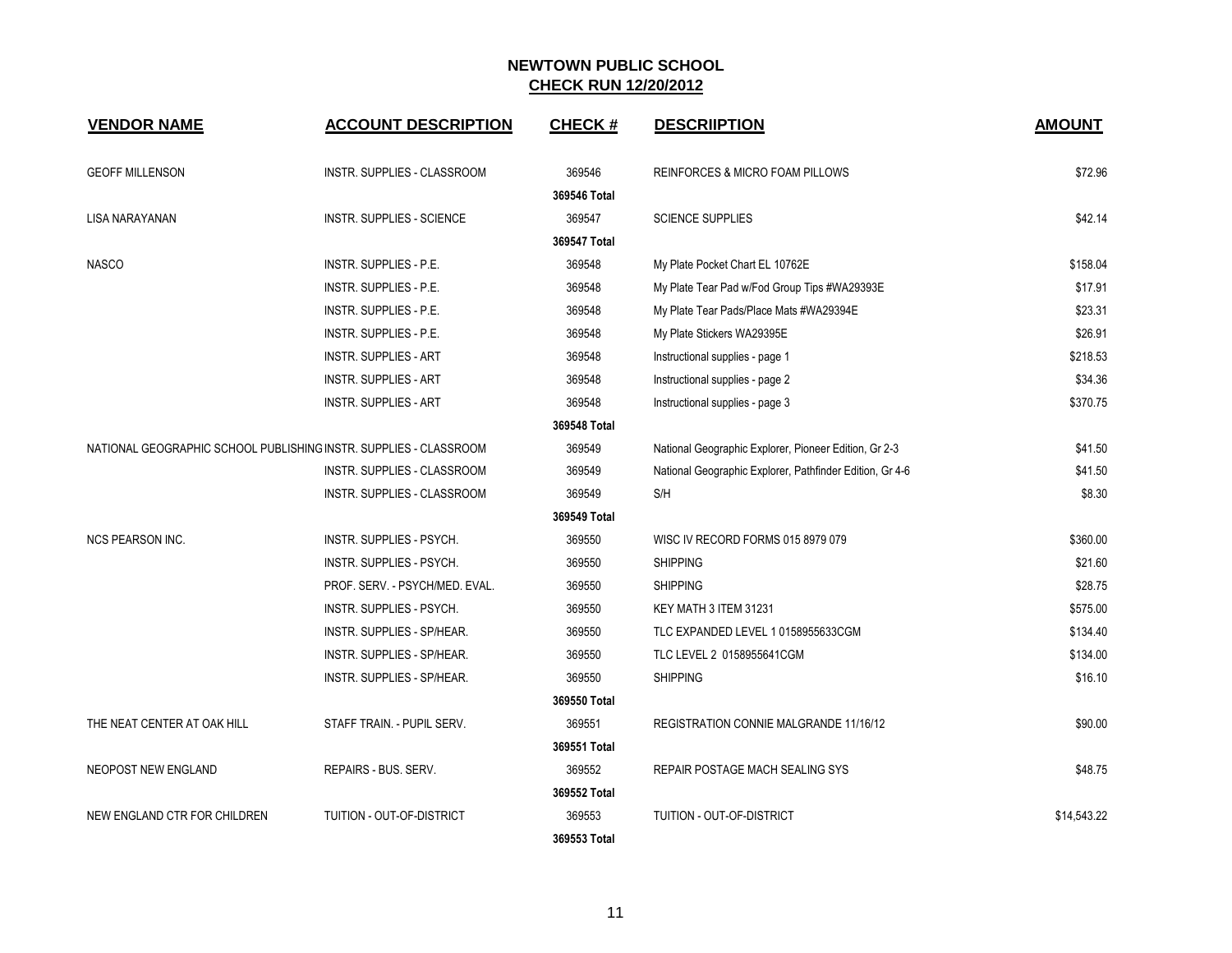| <b>VENDOR NAME</b>                                   | <b>ACCOUNT DESCRIPTION</b>        | <b>CHECK#</b> | <b>DESCRIPTION</b>                                 | <b>AMOUNT</b> |
|------------------------------------------------------|-----------------------------------|---------------|----------------------------------------------------|---------------|
| NEW ENGLAND FITNESS DISTRIBUTORS INC. REPAIRS - P.E. |                                   | 369554        | PARTS AND SERVICE                                  | \$759.34      |
|                                                      | <b>REPAIRS - P.E.</b>             | 369554        | <b>LABOR</b>                                       | \$154.00      |
|                                                      |                                   | 369554 Total  |                                                    |               |
| NEWBRIDGE EDUCATIONAL PUBLISHING                     | TEXTBOOKS - CLASSROOM             | 369555        | Non-fiction for CCSS: Kittens, Level G, Order      | \$37.20       |
|                                                      | TEXTBOOKS - CLASSROOM             | 369555        | Ladybug, Level H, Order # NKH 8232530-06           | \$37.20       |
|                                                      | TEXTBOOKS - CLASSROOM             | 369555        | Dragonfly, Below Level, 6 pk, Order # NKH 25581-06 | \$34.20       |
|                                                      | TEXTBOOKS - CLASSROOM             | 369555        | 10% Shipping and Handling charges                  | \$10.86       |
|                                                      |                                   | 369555 Total  |                                                    |               |
| THE NEWS-TIMES                                       | CONTRACTED SERV. - SUPER.         | 369556        | <b>SUBSCRIPTION</b>                                | \$85.80       |
|                                                      |                                   | 369556 Total  |                                                    |               |
| NEWTOWN CONTINING ED.                                | <b>TEACHERS - SUMMER PROGRAMS</b> | 369557        | <b>SMART SESSION 2</b>                             | \$319.00      |
|                                                      |                                   | 369557 Total  |                                                    |               |
| NEWTOWN FOOD SERVICE                                 | OFF. SUPPLIES - SUPER.            | 369558        | LUNCHES SENT TO KIND. STUDENTS                     | \$322.40      |
|                                                      | OFF./MEETING SUPPLIES - B.O.E.    | 369558        | <b>LUNCHES</b>                                     | \$109.50      |
|                                                      |                                   | 369558 Total  |                                                    |               |
| NORDIC SUPPLY CO,. LLC                               | INSTR. SUPPLIES - SOC. STUDIES    | 369559        | PAIR PERCEPTION GOGGLES                            | \$45.00       |
|                                                      | INSTR. SUPPLIES - SOC. STUDIES    | 369559        | PAIR INVERSION GOGGLES                             | \$75.00       |
|                                                      | INSTR. SUPPLIES - SOC. STUDIES    | 369559        | <b>SHIPPING</b>                                    | \$8.07        |
|                                                      |                                   | 369559 Total  |                                                    |               |
| OFFICE DEPOT, INC.                                   | OFF. SUPPLIES - ADMIN.            | 369560        | Sauder Heritage Hill Lateral File                  | \$122.33      |
|                                                      | OFF. SUPPLIES - ADMIN.            | 369560        | Estimated Shipping 12%                             | \$79.99       |
|                                                      |                                   | 369560 Total  |                                                    |               |
| ON-SITE SHREDDING                                    | CONTRACTED SERV. - BUS. SERV.     | 369561        | SHREDDING SERVICES AT CENTRAL OFFICE               | \$37.22       |
|                                                      |                                   | 369561 Total  |                                                    |               |
| PALOS SPORTS INC.                                    | INSTR. SUPPLIES - P.E.            | 369562        | Instructional supplies - PE - includes shipping    | \$1,291.86    |
|                                                      |                                   | 369562 Total  |                                                    |               |
| <b>EMANUEL N. PAVONE</b>                             | TRANS. - LOCAL REG. ED            | 369563        | LOCAL TRANSPORTATION FOR SCHOOL YEAR 2012-13       | \$4,340.00    |
|                                                      |                                   | 369563 Total  |                                                    |               |
| PERKINS SCHOOL FOR THE BLIND                         | TUITION - OUT-OF-DISTRICT         | 369564        | TUITION - OUT-OF-DISTRICT                          | \$21,260.20   |
|                                                      |                                   | 369564 Total  |                                                    |               |
| PETTY CASH - STAR PROGRAM                            | INSTR. SUPPLIES - SP. ED. H.S.    | 369565        | PETTY CASH                                         | \$278.08      |
|                                                      |                                   | 369565 Total  |                                                    |               |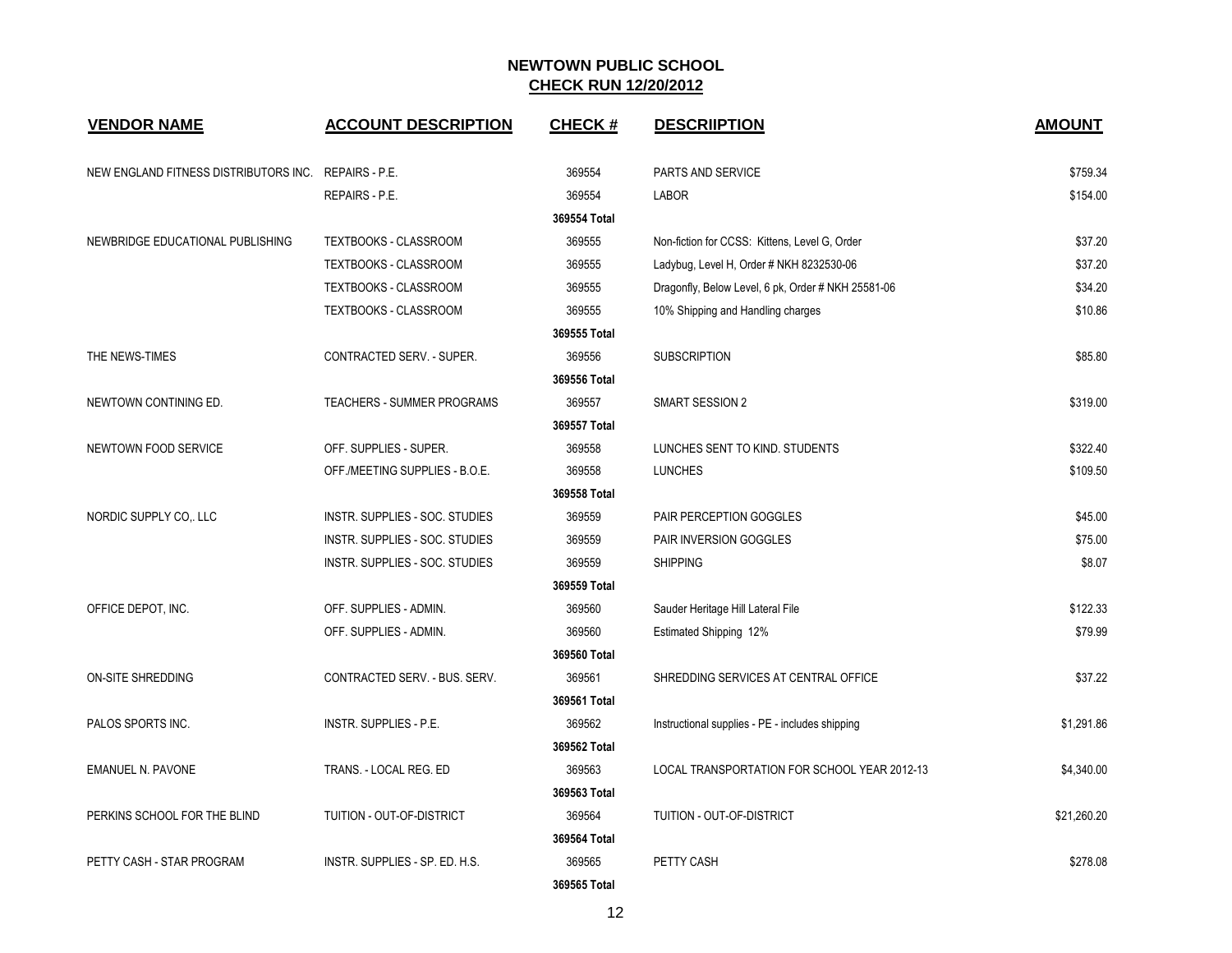| <b>VENDOR NAME</b>              | <b>ACCOUNT DESCRIPTION</b>         | <b>CHECK#</b> | <b>DESCRIIPTION</b>                                      | <b>AMOUNT</b> |
|---------------------------------|------------------------------------|---------------|----------------------------------------------------------|---------------|
| <b>DAVID PIERCE</b>             | OFF./MEETING SUPPLIES - B.O.E.     | 369566        | TAPING BOE MEETING                                       | \$50.00       |
|                                 |                                    | 369566 Total  |                                                          |               |
| PIONEER VALLY BOOKS             | OTHER SUPPLIES - STAFF DEVELOP.    | 369567        | WE1cp Discover Our World Level E                         | \$125.00      |
|                                 | OTHER SUPPLIES - STAFF DEVELOP.    | 369567        | WB1cp Discover Our World Level B                         | \$125.00      |
|                                 | OTHER SUPPLIES - STAFF DEVELOP.    | 369567        | NFN1cp Nonfiction Indigo Set                             | \$125.00      |
|                                 | OTHER SUPPLIES - STAFF DEVELOP.    | 369567        | Shipping                                                 | \$37.50       |
|                                 |                                    | 369567 Total  |                                                          |               |
| PRO-ED                          | INSTR. SUPPLIES - PSYCH.           | 369568        | <b>UMAS KIT 141-91</b>                                   | \$82.00       |
|                                 | INSTR. SUPPLIES - PSYCH.           | 369568        | <b>SHIPPING</b>                                          | \$8.20        |
|                                 |                                    | 369568 Total  |                                                          |               |
| PROMOS ON-TIME                  | OFF. SUPPLIES - ADMIN.             | 369569        | Non-Woven zippered tote bags, item BG0395.               | \$337.50      |
|                                 | OFF. SUPPLIES - ADMIN.             | 369569        | Set up charge.                                           | \$45.00       |
|                                 | OFF. SUPPLIES - ADMIN.             | 369569        | <b>SHIPPING</b>                                          | \$42.43       |
|                                 |                                    | 369569 Total  |                                                          |               |
| QUILL CORPORATION               | <b>INSTR. SUPPLIES - CLASSROOM</b> | 369570        | Pencils, dozen, DIXON 13882, No.2 Consortium prices      | \$210.00      |
|                                 | INSTR. SUPPLIES - CLASSROOM        | 369570        | Instructional supplies - see attached Free shipping      | \$984.29      |
|                                 | INSTR. SUPPLIES - CLASSROOM        | 369570        | Instructional supplies - see attached Free shipping      | \$169.58      |
|                                 |                                    | 369570 Total  |                                                          |               |
| <b>PEGGY RAGAINI</b>            | STAFF TRAVEL - CLASSROOM           | 369571        | TRAVEL SCH TO CAREER APPTS                               | \$49.06       |
|                                 | INSTR. SUPPLIES - CLASSROOM        | 369571        | PIZZA FOR JR/SR PROJECT CLASS                            | \$49.45       |
|                                 |                                    | 369571 Total  |                                                          |               |
| <b>RELIABLE OFFICE SUPPLIES</b> | OFF. SUPPLIES - ELEM.              | 369572        | Office supplies- see attached order                      | \$315.17      |
|                                 |                                    | 369572 Total  |                                                          |               |
| KRISTI SACCO PSY.D. LLC         | PROF. SERV. - PSYCH/MED. EVAL.     | 369573        | PPT ATTENDANCE                                           | \$380.00      |
|                                 |                                    | 369573 Total  |                                                          |               |
| <b>LAURA SARGENT</b>            | CONTRACTED SERV. - WORLD LANG.     | 369574        | ATTEND TO COLT CONF                                      | \$140.00      |
|                                 | INSTR. SUPPLIES - WORLD LANG.      | 369574        | SPANISH DVD                                              | \$14.95       |
|                                 |                                    | 369574 Total  |                                                          |               |
| SCHOLASTIC INC.                 | <b>TEXTBOOKS - READING</b>         | 369575        | 5 class sets of 30, Scholastic Magazines, New York Times | \$1,192.50    |
|                                 | <b>TEXTBOOKS - READING</b>         | 369575        | Shipping charge                                          | \$119.25      |
|                                 |                                    | 369575 Total  |                                                          |               |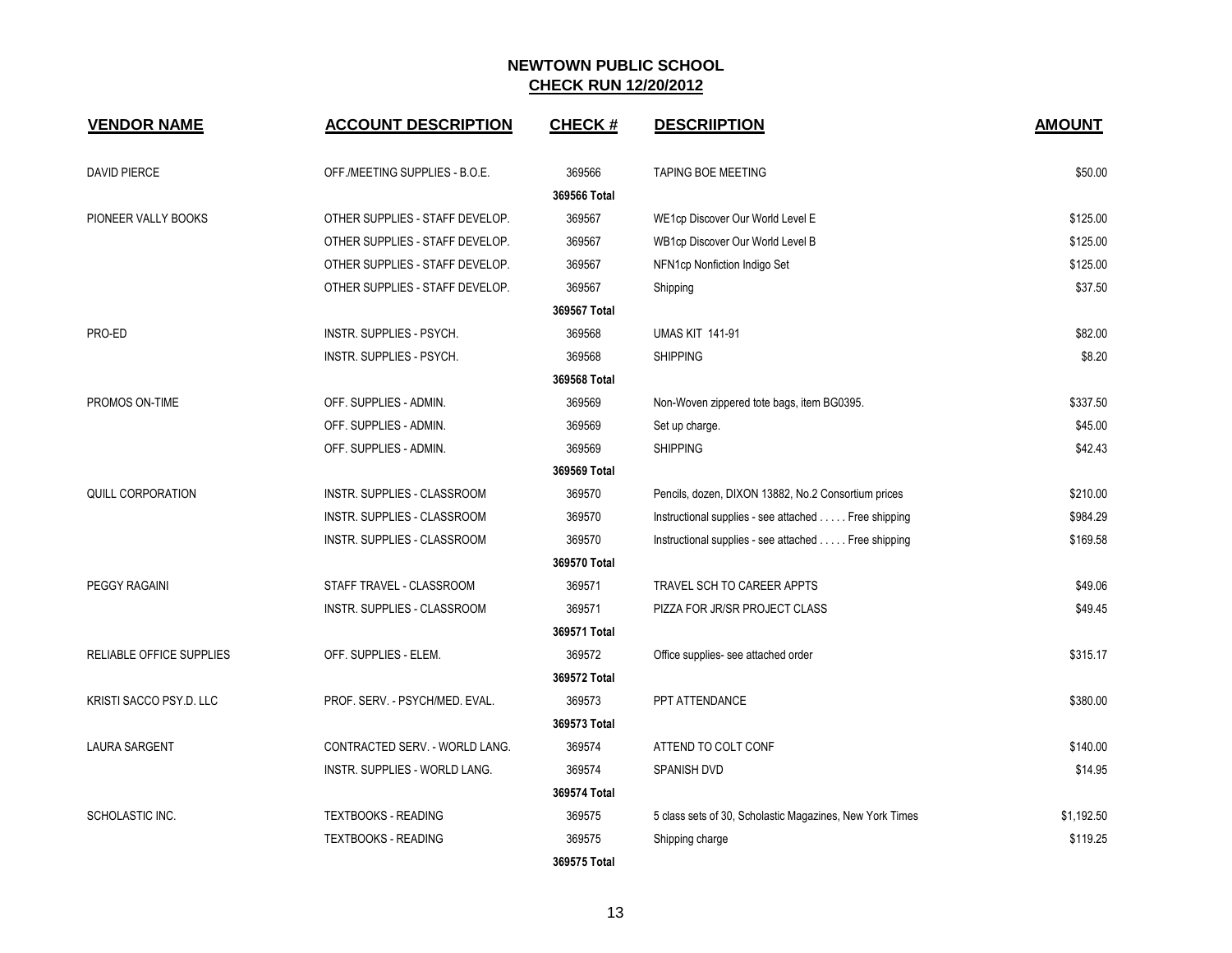| <b>VENDOR NAME</b>              | <b>ACCOUNT DESCRIPTION</b>           | <b>CHECK#</b> | <b>DESCRIPTION</b>                                    | <b>AMOUNT</b> |
|---------------------------------|--------------------------------------|---------------|-------------------------------------------------------|---------------|
| <b>SCHOOL SPECIALTY</b>         | <b>INSTR. SUPPLIES - ART</b>         | 369576        | ART SUPPLIES: construction paper-SEE ATTACHED,        | (\$2.90)      |
|                                 | <b>INSTR. SUPPLIES - WORLD LANG.</b> | 369576        | MARKERS-SHARPIE-CLASS RECORD BOOK- POST IT            | (\$234.63)    |
|                                 | INSTR. SUPPLIES - P.E.               | 369576        | Ball handball junior super safe                       | \$113.05      |
|                                 | INSTR. SUPPLIES - P.E.               | 369576        | Ball rebounder tchoukball net includes shipping       | \$347.98      |
|                                 | INSTR. SUPPLIES - CLASSROOM          | 369576        | Eraser caps, item 9-020754-030                        | \$56.00       |
|                                 | INSTR. SUPPLIES - CLASSROOM          | 369576        | Pencil sharpener, Item 9-002421-030                   | \$118.70      |
|                                 | INSTR. SUPPLIES - CLASSROOM          | 369576        | Swingline stapler, item9-061149-030                   | \$119.00      |
|                                 | INSTR. SUPPLIES - CLASSROOM          | 369576        | Stacking plastic letter tray, Item 9-021354-030.      | \$23.70       |
|                                 | INSTR. SUPPLIES - CLASSROOM          | 369576        | Masonite clipboards, Item 9-1272480-030               | \$62.00       |
|                                 | INSTR. SUPPLIES - CLASSROOM          | 369576        | #2 schoolsmart pencils, item 9-083275-030.            | \$135.50      |
|                                 | INSTR. SUPPLIES - CLASSROOM          | 369576        | School Smart-No Margin - Theme Paper                  | \$92.00       |
|                                 | INSTR. SUPPLIES - CLASSROOM          | 369576        | School Smart Steno Notebooks White                    | \$4.02        |
|                                 | INSTR. SUPPLIES - CLASSROOM          | 369576        | School Smart Steno Notebooks-Green                    | \$4.02        |
|                                 | INSTR. SUPPLIES - CLASSROOM          | 369576        | School Smart Envelopes w/Clasp 12x15.5                | \$17.39       |
|                                 | INSTR. SUPPLIES - CLASSROOM          | 369576        | Antimicrobial Two-Color Printing Calculator           | \$72.20       |
|                                 | INSTR. SUPPLIES - CLASSROOM          | 369576        | School Smart School Essay/Composition Paper           | \$34.92       |
|                                 | INSTR. SUPPLIES - CLASSROOM          | 369576        | Tru-Ray 12x18 white pk/50 #9-054141-030               | \$16.20       |
|                                 | INSTR. SUPPLIES - CLASSROOM          | 369576        | Tru-Ray 12x18 orange pk/50 #9-054063-030              | \$9.12        |
|                                 |                                      | 369576 Total  |                                                       |               |
| SECONDARY SOLUTIONS             | <b>INSTR. SUPPLIES - READING</b>     | 369577        | Books and guides per attached order form              | \$74.85       |
|                                 | <b>INSTR. SUPPLIES - READING</b>     | 369577        | Shipping charge.                                      | \$5.50        |
|                                 |                                      | 369577 Total  |                                                       |               |
| SOUTHBURY PRINTING CENTRE, INC. | OFF. SUPPLIES - BUS. SERV.           | 369578        | <b>LETTERHEADS</b>                                    | \$405.95      |
|                                 | PRINTING - ADMIN.                    | 369578        | PBIS full color post cards, per attached quote, 26454 | \$209.50      |
|                                 |                                      | 369578 Total  |                                                       |               |
| STADIUM SYSTEM, INC.            | <b>REPAIRS - SPORTS</b>              | 369579        | PRACTICE PANTS AND JERSEY                             | \$34.80       |
|                                 |                                      | 369579 Total  |                                                       |               |
| SUPER DUPER PUBLICATIONS INC.   | INSTR. SUPPLIES - SP/HEAR.           | 369580        | ARTIC CHIPPER CHAT ITEM # CC-66                       | \$64.95       |
|                                 | INSTR. SUPPLIES - SP/HEAR.           | 369580        | SAY AND DO ARTIC BINGO SH AND CH ITEM# BGO-64         | \$49.95       |
|                                 | INSTR. SUPPLIES - SP/HEAR.           | 369580        | SAY AND DO S/R/L BLENDS ITEM #BGO-87                  | \$39.95       |
|                                 | INSTR. SUPPLIES - SP/HEAR.           | 369580        | AUDITORY MEMORY FOR SHORT STORIES #FD-53              | \$12.95       |
|                                 | INSTR. SUPPLIES - SP/HEAR.           | 369580        | PLURASL FUN DECK ITEM # FDU-08                        | \$11.95       |